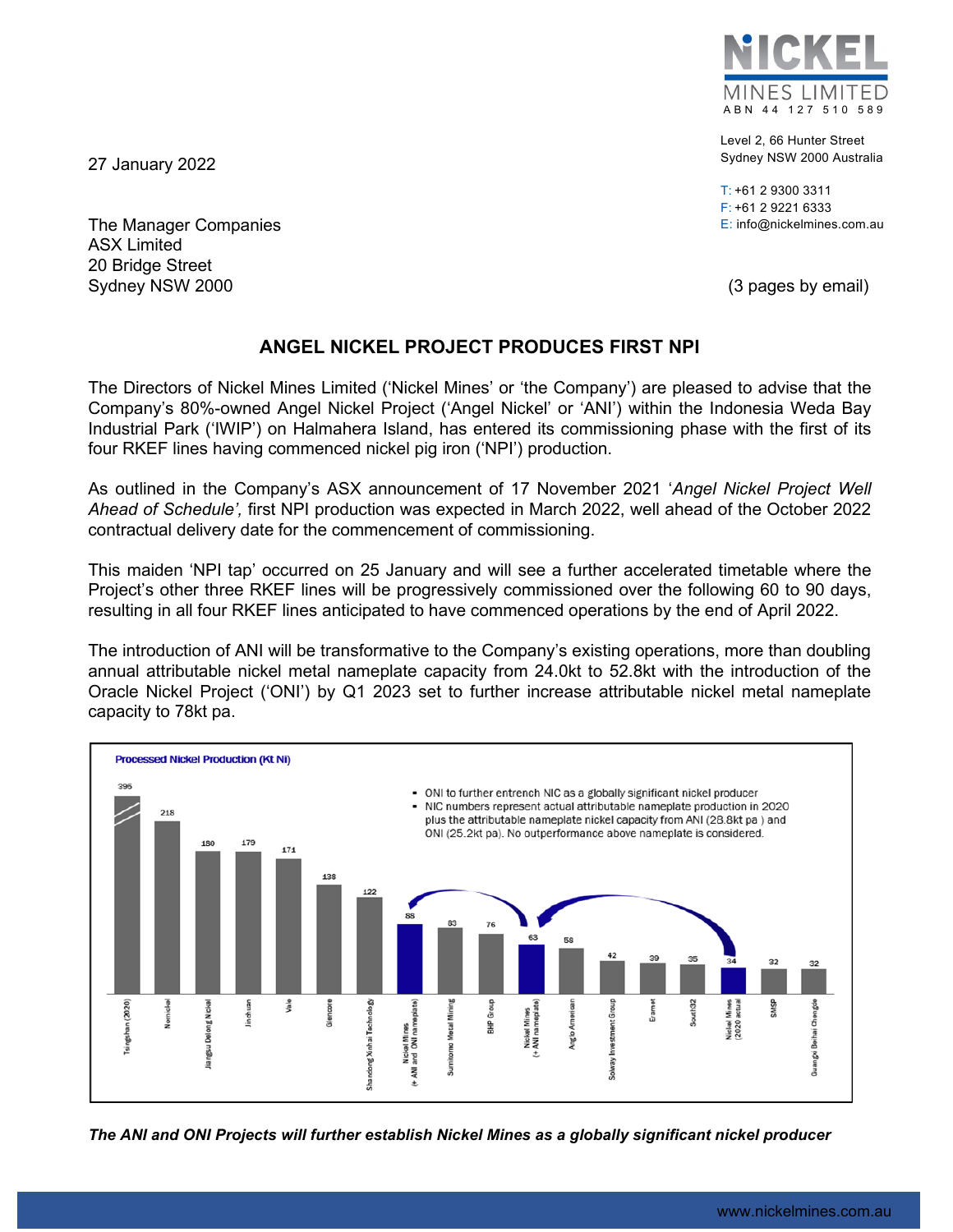The ANI power plant is scheduled to commence commissioning by the end of September 2022 ahead of the October 2022 contractual delivery date, with the ANI project utilising power from the operating power plants within IWIP in the interim. During this period NPI production from ANI's RKEF lines will run at less than 100% of the 36,000 tonnes of nickel metal production nameplate capacity per annum depending on power availability. Full NPI production capacity is expected to be achieved around one month after the commissioning of the ANI power plant.

As with the Company's existing HNI and RNI projects, ANI will require the issuance of an Industrial Business Licence (Izin Usaha Industri) ('IUI') to commence commercial sales of NPI. Any NPI produced ahead of the IUI issuance will be stockpiled (as was the case with initial HNI and RNI sales) however it is presently anticipated ANI's IUI will be in place to allow first commercial sales to be recorded in early Q2 2022.



MD Justin Werner and the Chairman of Weda Bay



Angel Nickel's maiden NPI tap



NPI being poured into an Ingot caster



Weda Bay Power Plant control room

Attending Angel Nickel's maiden NPI tap ceremony, Nickel Mines' Managing Director, Justin Werner, commented: